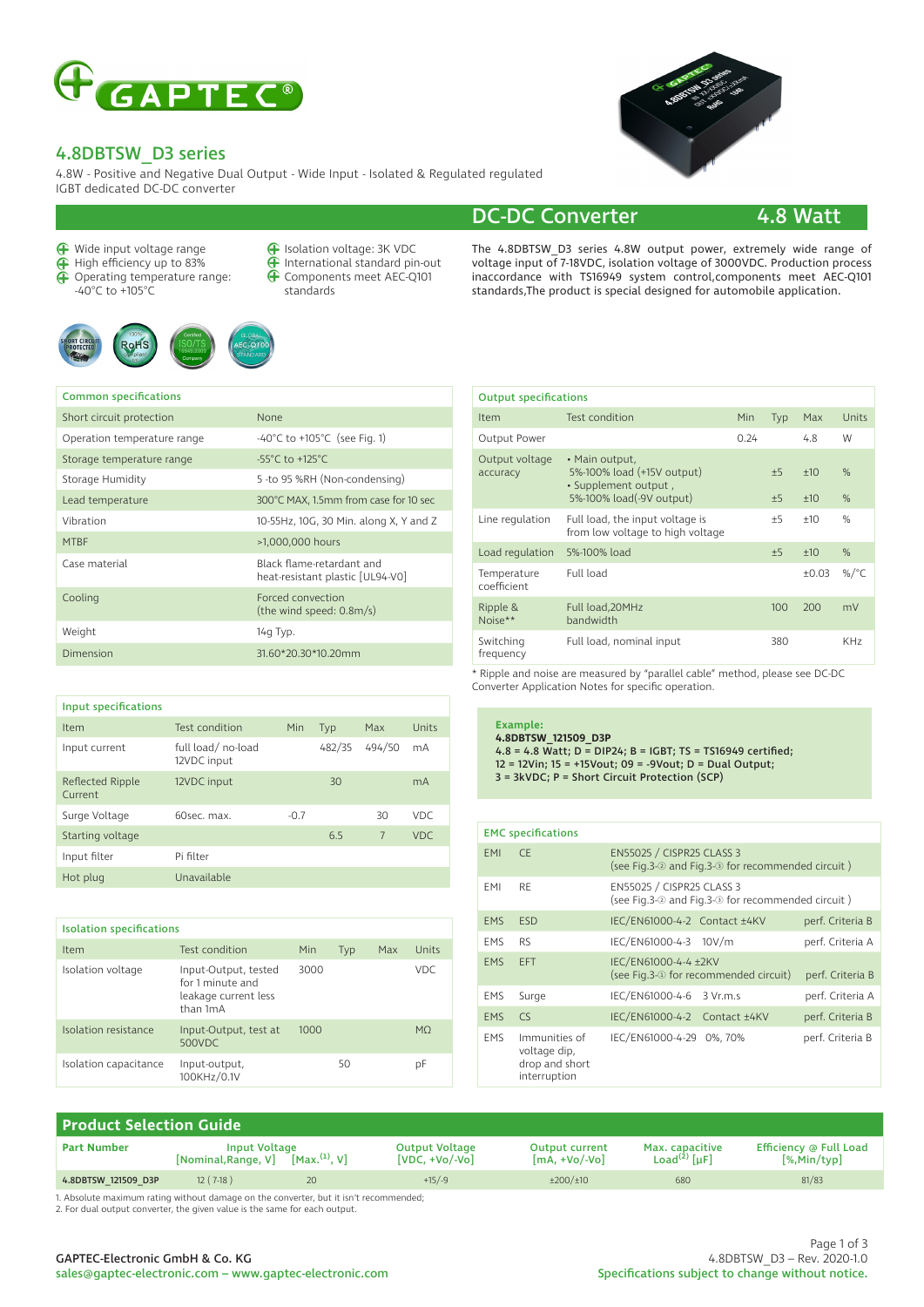### 4.8DBTSW\_D3 series

4.8W - Positive and Negative Dual Output - Wide Input - Isolated & Regulated regulated IGBT dedicated DC-DC converter

### Typical characteristics



## **Efficiency**



## Typical application

All the IGBT driver of this series are tested according to the recommended circuit (see Fig. 2) before delivery. If it is required to further reduce input and output ripple, properly increase the input & output of additional capacitors Cin and Cout or select capacitors of low equivalent impedance provided that the capacitance is no larger than the max. capacitive load of the product.



| Vin  | 12V        |
|------|------------|
| Cin  | $100\mu F$ |
| Cout | $100\mu F$ |

# EMC solution-recommended



Fig. 3

Note: Part ① in the Fig. 3 is used for EMS test ; part ② and part③ are used for EMI filtering; selected based on needs.

| Model                | 4.8DBTSW 121509 D3P                      |
|----------------------|------------------------------------------|
| <b>FUSE</b>          | Choose according to actual input current |
| <b>MOV</b>           | S14K20                                   |
| CO, C1, C2           | 330uF/50V                                |
| C3                   | $4.7\mu F/50V$                           |
| C <sub>4</sub>       | 10µF/50V                                 |
| L1                   | 4.7uH                                    |
| C <sub>5</sub>       | $0.1\mu$ F/50V                           |
| LCM1                 | 10 <sub>mH</sub>                         |
| L2, L3, L4           | 1700Ω/60MHz                              |
| C6, C8, C9, C10, C11 | 0.1nF/50V                                |
| C7                   | 1nF/50V                                  |
| CY1,CY2              | 561K/400VAC                              |